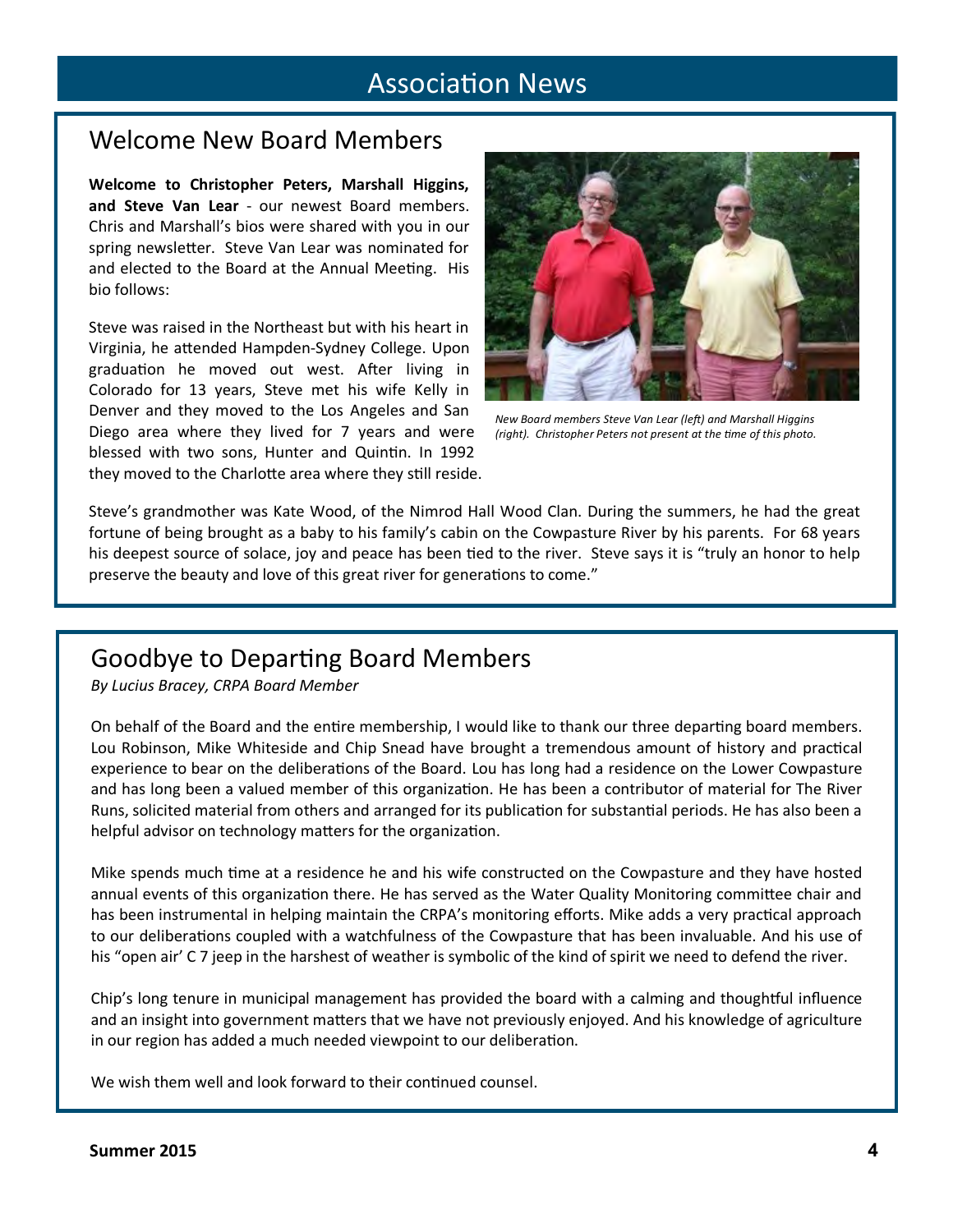### Welcome Dale Perry

### **Where are you from?**

I was born and raised in Clifton Forge, with family still there. I left the area to work at Newport News Shipbuilding almost 30 years ago. When I retire from the Shipyard I will be moving back home.

### **What is your connection with the Cowpasture River or area?**

Having grown up in Clifton Forge I spent many a day and night fishing, paddling, tubing and just enjoying the Cowpasture. With friends and family having property and camps along the river I always had access. It is a treat when I get a trip home and get to spend a little time on the Cowpasture.

### **Why did you join the CRPA?**

Members at the spring Walton Tract Clean Up: (front row) Bucky Wells (Potomac Hunt Club), Dale Perry, Lisa Beckstrom; (back row) Dave Peters, Marek Smith, Joe Wood.

I finally found a piece of property to purchase on the Cowpasture in 2012, fulfilling a lifelong dream. My next goal is to build a new camp on the property. It is in the Griffith area. My best friend and his family gave me a membership for my birthday. Owning property on the river means taking responsibility for it,



and being a member of CRPA helps achieve the need to keep the river clean and pristine. I want to see the river stay this way.





**-Macroinvertebrate Monitoring Training** event will be held on Saturday, August 8, 2015 (rain date is Saturday, August 15, 2015). This training is a collaborative effort with Virginia Save our Streams (VA SOS) and the Izaak Walton League of America (IWLA) and will help certify some of our current monitors through the VA SOS program and also provide an opportunity for any members interested in getting involved with our monitoring program to learn more! **Limited spots are available for this free training.** Please contact Lisa at directorcrpa@gmail.com or 704-930-8243 to register.

**-2015 Mid-Atlantic Volunteer Monitoring Conference** *Bridging the Water Quality Data Gap* will be held from August 6-8, 2015 at the Shenandoah University in Winchester, VA. Information about this conference can be found at [https://vcwq.wordpress.com/.](https://vcwq.wordpress.com/)

-**Walton Tract Clean Up**, Saturday, October 24. If you are interested in helping out with this, please contact Lisa at directorcrpa@gmail.com or 704-930-8243.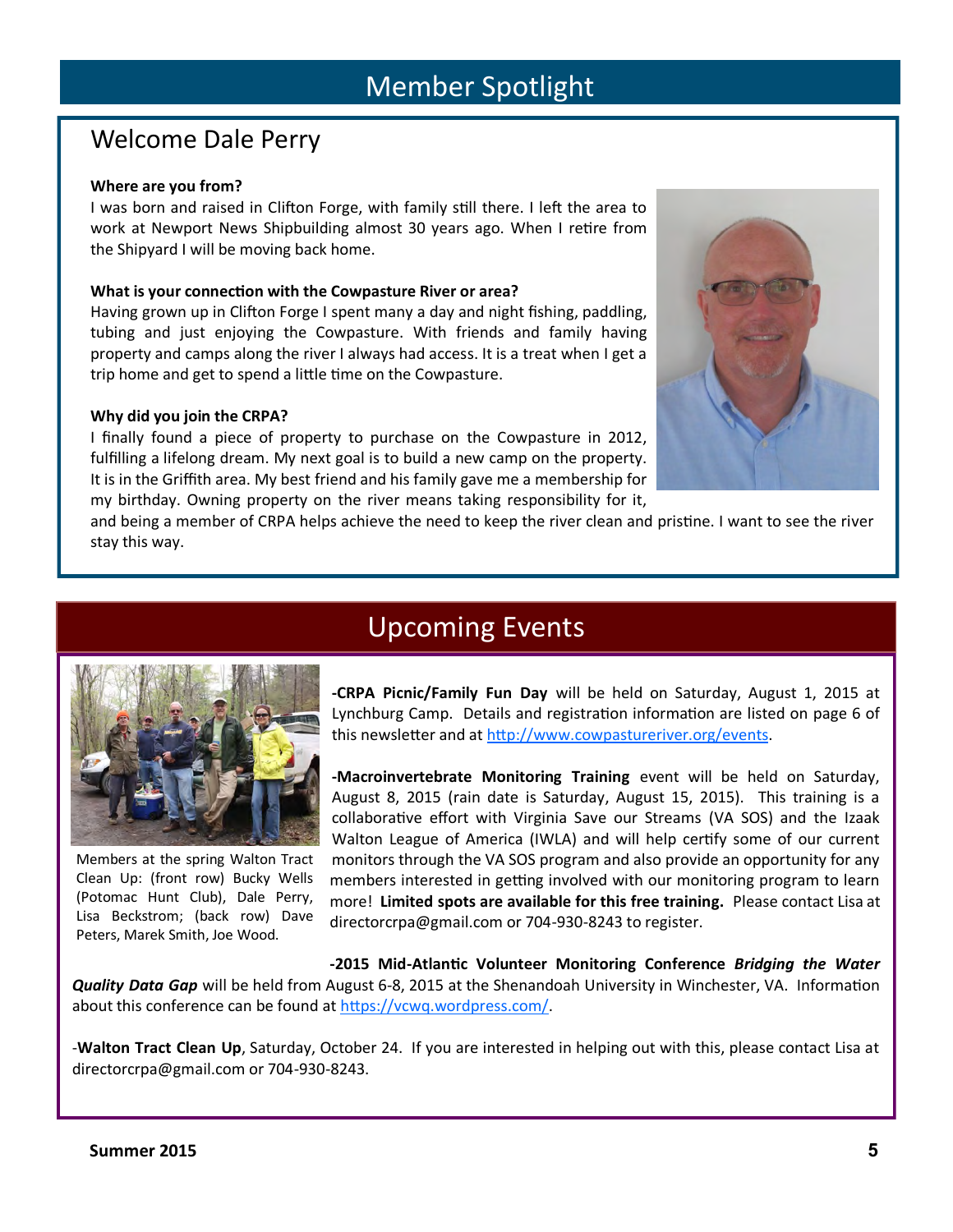## Annual Picnic/Family Fun Day

| When:                                                                             | Saturday, August 1, 2015<br>Time 3:00-5:00 pm (float, socialize, games), 5:30-6:30 pm (cocktail hour), 6:30 pm (dinner).                                                                                                                                                                      |  |  |  |
|-----------------------------------------------------------------------------------|-----------------------------------------------------------------------------------------------------------------------------------------------------------------------------------------------------------------------------------------------------------------------------------------------|--|--|--|
| <b>Where:</b>                                                                     | <b>Lynchburg Camp</b><br>From Exit 29 on I-64, Lynchburg Camp is 8.5 miles north on Route 42 (Cowpasture River Highway).<br>There is a brown street sign on the left that says Lynchburg Camp Rd. Come down the gravel<br>drive and bear right across the bridge and follow signs to parking. |  |  |  |
|                                                                                   | From Millboro Springs, the camp is 8 miles south on Route 42, just past the county dumpsters on<br>the right side.                                                                                                                                                                            |  |  |  |
| <b>Activities:</b>                                                                | Swimming, canoeing/kayaking, summer yard games like badminton, corn hole and croquet<br>are planned. There will also be a 1-2 hr float from upstream down to the picnic site starting<br>about 3:00 pm (contact Lisa if you are interested at directorcrpa@gmail.com)                         |  |  |  |
| Eats:                                                                             | Dinner will be catered and beverages will be provided                                                                                                                                                                                                                                         |  |  |  |
| <b>Bring:</b>                                                                     | Lawn chairs, family and friends, wading/swimming/floating togs, sunscreen, insect repellent and<br>other gear you might want. No dogs please.                                                                                                                                                 |  |  |  |
| Cost:                                                                             | Adults \$15, Children 12 and under \$8**                                                                                                                                                                                                                                                      |  |  |  |
| <b>Questions?</b>                                                                 | Contact Lisa Beckstrom, directorcrpa@gmail.com                                                                                                                                                                                                                                                |  |  |  |
| ** You can pay on site, but please let us know you're coming asap. We need a head |                                                                                                                                                                                                                                                                                               |  |  |  |

# **count by July 28.**



| <b>Picnic Reservation Form</b><br>Send this form with your check to CRPA, P.O. Box 215, Millboro, VA 24460 before July 28 |  |              |  |          |  |  |
|---------------------------------------------------------------------------------------------------------------------------|--|--------------|--|----------|--|--|
| # Adults _____ at \$15                                                                                                    |  |              |  | Total \$ |  |  |
| Name(s)                                                                                                                   |  |              |  |          |  |  |
| <b>Address</b>                                                                                                            |  |              |  |          |  |  |
| <b>Phone</b>                                                                                                              |  | <b>Email</b> |  |          |  |  |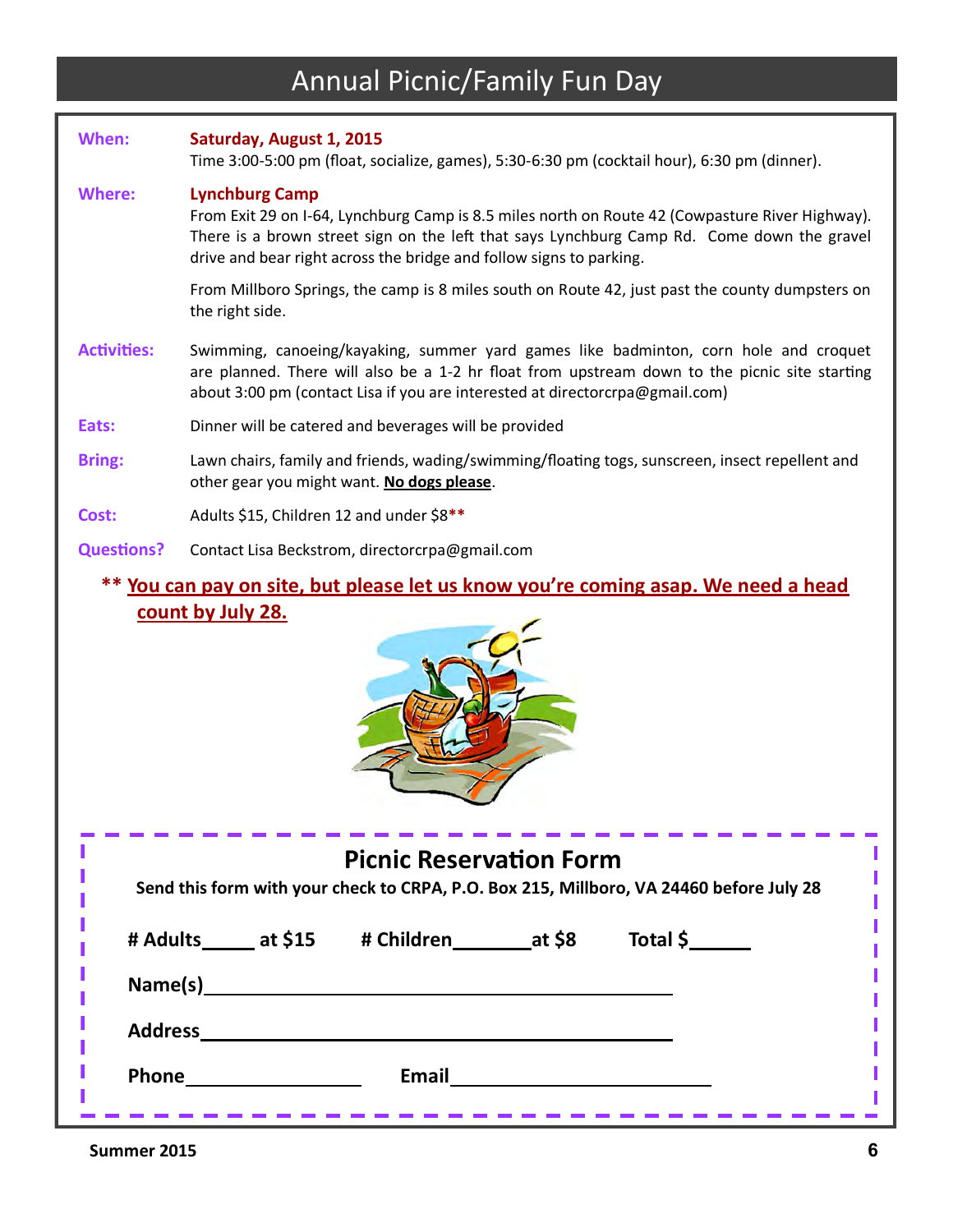Includes dues and gifts received between November 1, 2014 and July 1, 2015. If you don't see your name listed, it is time to send in your dues. Thanks for your continued support and welcome to our new members. **Bold** = dues/gifts since last issue.

#### **Bedrock Patron**

Lissy and Stewart Bryan Kent and Ellen Ford Tim and Lynn Pistell George and Frances Phillips Ross Waller and Ann Huebner

### **Wallawhatoola Society**

Betty and Lou Robinson Celia and Jim Rutt Chip Snead Michael Wildasin Cynthia and Roger Baroody H.B. Thomson, III Pam and Lucius Bracey Don Thomson Jim and Ann McVey Nolan and Hope Nicely Elizabeth Biggs and Nelson Hoy Crossroads Mill Foundation

### **Watershed Steward**

Anne Warner Read Lunsford Dick and Glovie Lynn Allan and Becky Howerton Talfourd and Christine Kemper Michael and Patricia Christian Morrison and Meryl Manner Jean Ann Manner John and Caryl Cowden Bob and Ann Hilton **Joan Rule**

### **Headwaters Circle**

Charles and Linda Lunsford Jim and Bonnie Fitzgerald Leighton and Pinky Houck Annette Kirby John Percy Martha Rule Keturah Bracey and Jay Horine Walnut Tree Farm Puggy and Kathy Farmer Jon and Kathy Jencks Carrington Pasco Mike and Peggy Van Yahres Robert and Mina Wood Keith Carson and Polly Newlon Robert C. Watts, III Charles Black Wayne Cross Jim English and Trisha Noel Billy and Susan Frank Elizabeth Hereford Mac McLaughlin Dave and Sandra Peters

The Sutton Family William and Barbara Tavenner Ten Eyck and Eleanor Wellford Anna and Tom Lawson David Kirk Philip Watt Eddie and Sheri Walters Norwood and Susan Morrison John H. Turner, Jr. Mike Crowder Paul Higgins Marlibba Farms The White Family **Mary Powell-McDaniel Martha Manner-Brown Jeffery and Debra Perdue Terry and Mary Margaret King**

#### **River Guardians**

WG and Maxine Anderson Richard Hanlon Jon and Betsy Lasley Philip Agee Donald Arnold Clarence "Al" Cleveland Mike and Shirley Cunningham Mike Goode Layton Hulette Reverend Carl Pattison and Rachel Johnson Mark Koslen Edward Metzger Mike Light Elizabeth and Lloyd Lipscomb Jeff and Kimberly Mollohan Tommy and Kelly Slusser Mr. and Mrs. Bonnie Higgins Carpenter Ray Cheseldine Michael Brown Richard and Suzanne Miller Fred and Peggy Paxton Lillian McClain Bill and Eleanor Washburn Dick and Jean Miller Alice Buck Anne Caldwell and Lou Houff Percy and Anne Montague Jim and Katherine Morris Lang Murray Matthew Richardson Matt and Katie Howerton Mr. and Mrs. William Wilson, III Elizabeth Van Lear Scott Williams Roy Simmons and Sally Branch **LCDR John P. DeVenny, Jr. Layton Hulette Lois and Gary Johnson**

**David Ray Michael and Marla Whiteside Jo Ann Gideons Rick and Peggy Terrell (New Members) Matt and Linda Cauley Tal and Kelly Kemper (New Members)**

### **Individual**

Dee Lobe Channing Hall, III Dan Miles Elsie Slough Lynda Davies Michael Jamison Barbara Keller William Mahone, V Dale C. Perry Adele and James Lambiase Frances Wright Wolfe (Robert K.) William Lipscomb Eddie Stinespring Michael Stolary Mary Curtis Stolary Mead Stolary Turner Stolary Dr. Susan Virginia Mead Mellea Mead Otis Mead Mary Ellen Plitt and Henry Dickerson Jenny Shepherd Bertelsen Bill Hardbarger (gift) Jim LaVier Howard and Nancy Dobbs Elizabeth Young Morgan Mead Christopher Peters John Redick Bowie Shepherd Sally Bingley J. Lesslie Hall, III Dimmitt K. Houff Wade Evans James Shelton Gilbert Ramey Andrew Bostic Jim Thomson Bruce Thomson Rob Thomson **Jim Slough (New Member) Everette Mays, Jr. Elizabeth and Michael Kemper (New Members)**

> **In Memory of:** *Garnett Bailey Moneymaker* **Martha Ruggles**